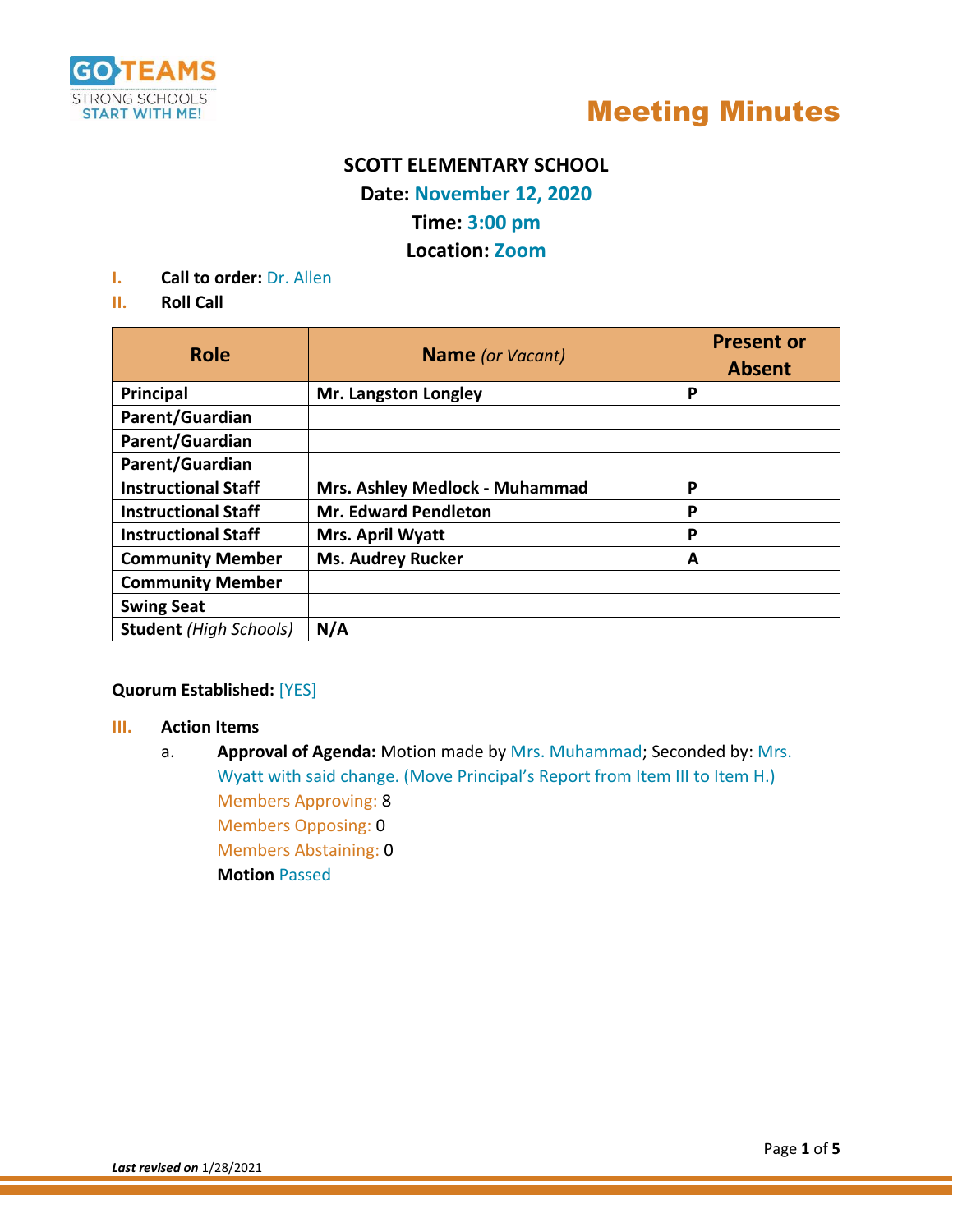

#### a. **Fill Vacant Positions** *(copy and complete table for each vacant position)*

| <b>Vacant Position:</b> | [Parent, Staff, Community, Swing] |  |
|-------------------------|-----------------------------------|--|
| <b>Nominee's Name:</b>  |                                   |  |
| <b>GO Team Members</b>  |                                   |  |
| In favor                |                                   |  |
| <b>GO Team Members</b>  |                                   |  |
| Opposed                 |                                   |  |
| <b>GO Team Members</b>  |                                   |  |
| <b>Abstaining</b>       |                                   |  |

#### b. **Fill Open Community Member Seat:**

| <b>Open Position:</b>  | <b>Community Member</b> |
|------------------------|-------------------------|
| <b>Nominee's Name:</b> |                         |
| <b>GO Team Members</b> |                         |
| In favor               |                         |
| <b>GO Team Members</b> |                         |
| Opposed                |                         |
| <b>GO Team Members</b> |                         |
| <b>Abstaining</b>      |                         |

c. **Approval of Previous Minutes:** *List amendments to the minutes:* Motion made by: Mr. Langston Longley; Seconded by: Dr. Bobby Allen Members Approving: 8 Members Opposing: 0 Members Abstaining: 0 **Motion** Passed

#### **d. Election of Officers**

#### **i. Chair: Result:** Dr. Bobby Allen

| <b>Officer Position:</b> | <b>Chair</b>                                                  |
|--------------------------|---------------------------------------------------------------|
| <b>Nominee's Name:</b>   | Dr. Bobby Allen                                               |
| <b>GO Team Members</b>   | 8 Nominated by Mrs. Muhammad 2 <sup>nd</sup> by Mr. Pendleton |
| In favor                 |                                                               |
| <b>GO Team Members</b>   | 0                                                             |
| Opposed                  |                                                               |
| <b>GO Team Members</b>   | 0                                                             |
| <b>Abstaining</b>        |                                                               |

**ii. Vice Chair: Result:** Mr. Edward Pendleton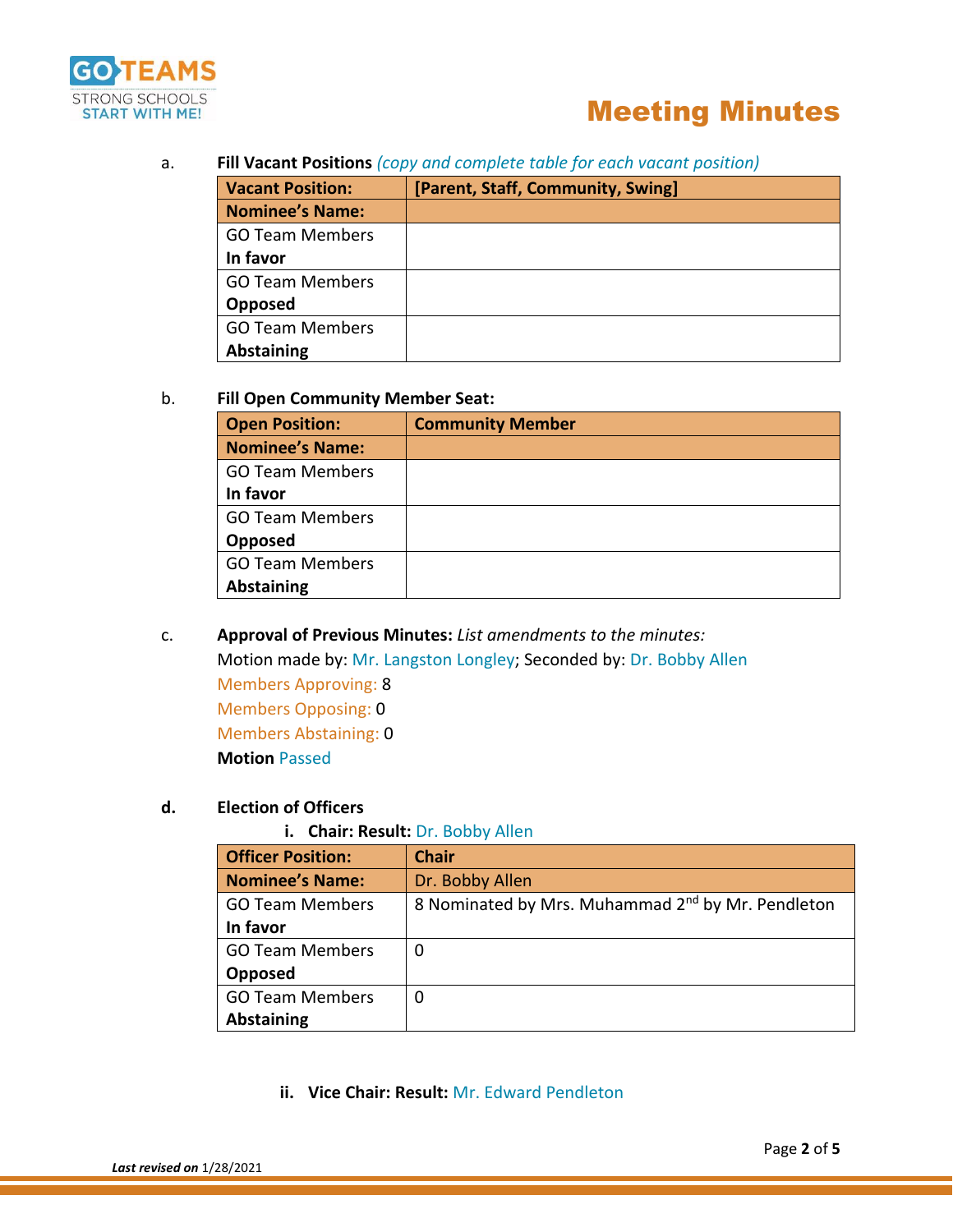

| <b>Officer Position:</b> | <b>Vice Chair</b>                    |
|--------------------------|--------------------------------------|
| <b>Nominee's Name:</b>   | Ms. Lami Aiken /Mr. Edward Pendleton |
| <b>GO Team Members</b>   | 7 Pendleton Nominated by Mr. Longley |
| In favor                 |                                      |
| <b>GO Team Members</b>   | 1 Aiken Nominated by Mrs. Muhammad   |
| Opposed                  |                                      |
| <b>GO Team Members</b>   | 0                                    |
| <b>Abstaining</b>        |                                      |

#### **iii.** Secretary: Result: Ashley Muhammad

| <b>Officer Position:</b> | <b>Secretary</b>                                        |
|--------------------------|---------------------------------------------------------|
| <b>Nominee's Name:</b>   | <b>Ashley Muhammad</b>                                  |
| <b>GO Team Members</b>   | 8 Nominated by Dr. Allen 2 <sup>nd</sup> by Mr. Longley |
| In favor                 |                                                         |
| <b>GO Team Members</b>   | 0                                                       |
| Opposed                  |                                                         |
| <b>GO Team Members</b>   | 0                                                       |
| <b>Abstaining</b>        |                                                         |

#### **iv. Cluster Representative: Result:** Lami Aiken

| <b>Officer Position:</b> | <b>Cluster-Representative</b>                               |  |
|--------------------------|-------------------------------------------------------------|--|
| <b>Nominee's Name:</b>   | Lami Aiken                                                  |  |
| <b>GO Team Members</b>   | 8 Nominated by Mr. Pendleton 2 <sup>nd</sup> by Mr. Longley |  |
| In favor                 |                                                             |  |
| <b>GO Team Members</b>   | 0                                                           |  |
| Opposed                  |                                                             |  |
| <b>GO Team Members</b>   | 0                                                           |  |
| <b>Abstaining</b>        |                                                             |  |

**e. Set GO Team Meeting Calendar** *(GO Teams are required to have a minimum of 6 meetings, with at least 4 allowing for Public Comment)*

|   | <b>Date</b> | <b>Time</b> | <b>Location</b>  | <b>Public</b><br><b>Comment</b><br>(Yes/No) |
|---|-------------|-------------|------------------|---------------------------------------------|
|   | 12-17-2020  | 3:00        | <b>Zoom Link</b> | <b>Yes</b>                                  |
|   | 1-21-2020   | 3:00        | <b>Zoom Link</b> | Yes                                         |
| 3 | 2-25-2020   | 3:00        | <b>Zoom Link</b> | <b>Yes</b>                                  |
| 4 | 3-25-2020   | 3:00        | <b>Zoom Link</b> | <b>Yes</b>                                  |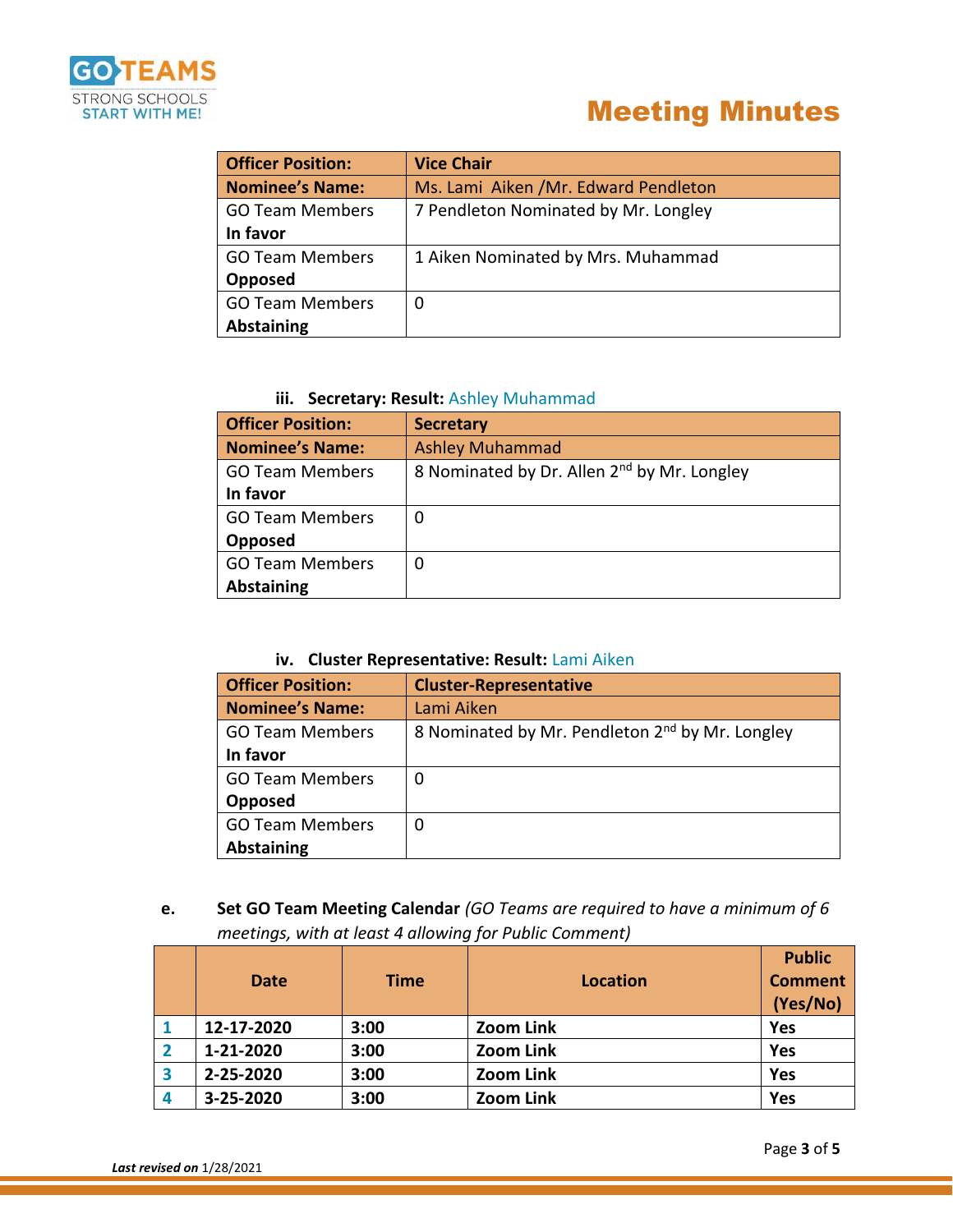

| $5 - 13 - 2020$ | 3:00 | <b>Zoom Link</b> | Yes |
|-----------------|------|------------------|-----|
|                 |      |                  |     |
|                 |      |                  |     |
|                 |      |                  |     |

- **f. Review and Approve Public Comment Format** Motion to adopt made by:Dr. Bobby Allen; Seconded by: Ashley Muhammad Members Approving: 8 Members Opposing: 0 Members Abstaining: 0 **Motion** Passes
	- 20 minutes total for public comments
	- 2 minutes limits to speak per person
	- Google forms submitted 24 hours before meeting to Mrs. Muhammad

### g. **Review and Adopt GO Team Norms: Norms recommendation will be tabled until next meeting.**

Members Approving: 8 Members Opposing: 0 Members Abstaining: 0 **Motion** Passed

#### c. **Discussion Items**

#### d. **Information Items**

- a. **Principal's Report** 
	- District still plans to return to face to-to face instruction in January.
	- Hybrid model option 3 had the largest number of votes
	- Intervention program: Face to Face ~General Ed, SPED, Grades K -2 ~During the day
		- ~3-5 Face to Face SPED
		- ~Weekly Check in with Teachers to see the effectiveness of the program
	- Wellness Intervention
	- Academic Intervention
	- Engagement Intervention
- e. **Announcements** None
- f. **Adjournment: 3:59 pm**

#### **ADJOURNED AT** 3:59 pm